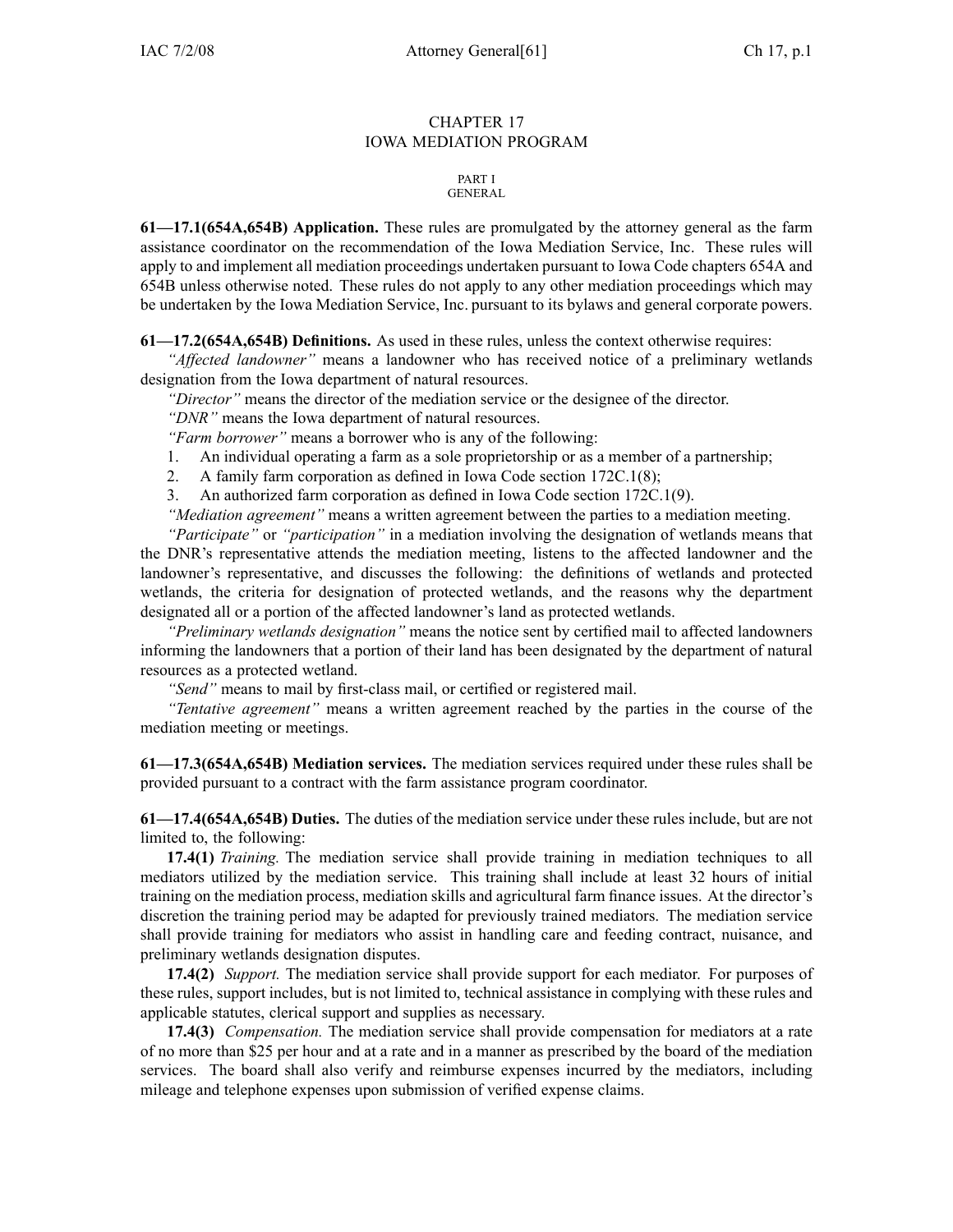**17.4(4)** *Additional personnel.* The mediation service may train and utilize additional personnel to act in assisting farmers, creditors, farm residents, affected landowners, the department of natural resources and other parties in preparing for mediation. The board of the mediation service may provide for paymen<sup>t</sup> or reimbursement of specified expenses to these personnel upon the submission of verified expense claims.

**17.4(5)** *Coordination of efforts.* The mediation service shall coordinate its efforts with those of the Legal Services Corporation of Iowa and the ASSIST program of the Iowa State University extension service.

**17.4(6)** *Forms.* The mediation service shall adopt and utilize the forms described in these rules and provide these forms through its offices and mediators. These forms may be altered with the prior approval of the farm assistance program coordinator.

**61—17.5(654A,654B) Time.** Any time periods prescribed by the rules shall be computed as provided in Iowa Code section 4.1(34).

**61—17.6(13,654A,654B) Fees.** The mediation service fee shall not exceed \$50 per hour for the borrower and \$100 per hour for the creditor in farmer/creditor mediations. The hourly mediation fee may be waived for any party demonstrating financial hardship upon application to the farm mediation service. Payment shall be made at the conclusion of the mediation meeting by cash, check or preapproved voucher.

Thisrule isintended to implement Iowa Code section 13.15 and Iowa Code chapters 654A and 654B.

**61—17.7(654A,654B) Oversight.** The farm division of the attorney general's office is the designee of the attorney general to serve as the farm assistance program coordinator under the supervision of the attorney general. The farm assistance program coordinator shall monitor compliance by the mediation service with these rules and the terms of the contract and may terminate the contract upon written notice and for good cause.

**61—17.8(654A,654B) Initial consultation.** The mediation service shall have personnel available for initial consultation for purposes of preparing <sup>a</sup> party for the mediation proceedings. This consultation may be in person or by telephone. The consultation shall include educating the parties regarding the mediation process and the need for the party to develop proposals prior to the actual mediation meeting. There shall be no charge for the initial consultation.

**61—17.9(654A,654B) Availability of assistance in preparation for mediation.** The mediation service may make available for an hourly fee personnel to assist parties in the preparation for mediation. The preparation may be done by mediators of the mediation service, but in no case shall <sup>a</sup> person available through the mediation service who assists in preparation for any party act as <sup>a</sup> mediator in proceedings relating to that party. The hourly fee shall be set by the board of the mediation service.

## **61—17.10(654A,654B) Voluntary mediation.**

**17.10(1)** *Request for mediation.* A borrower who owns agricultural property, <sup>a</sup> creditor of that borrower, <sup>a</sup> farm resident, or other party with <sup>a</sup> dispute with <sup>a</sup> farm resident may reques<sup>t</sup> mediation by applying to the mediation service on forms made available for voluntary mediation by the mediation service.

**17.10(2)** *Evaluation.* Upon receipt of <sup>a</sup> reques<sup>t</sup> for voluntary mediation, the mediation service shall review the reques<sup>t</sup> and contact the farm borrower, creditor, farm resident or other party and advise them that voluntary mediation has been requested. If all parties agree to enter voluntary mediation, the mediation service shall assign <sup>a</sup> mediator to meet with the parties to assist in the voluntary mediation and shall schedule <sup>a</sup> time and place convenient to the parties for the mediation.

## **61—17.11(654A,654B) Assignment and removal of mediators.**

**17.11(1)** *Assignment of mediator.* The assignment of mediators shall be made by the director of the mediation service. The director of the mediation service may substitute the assigned mediator.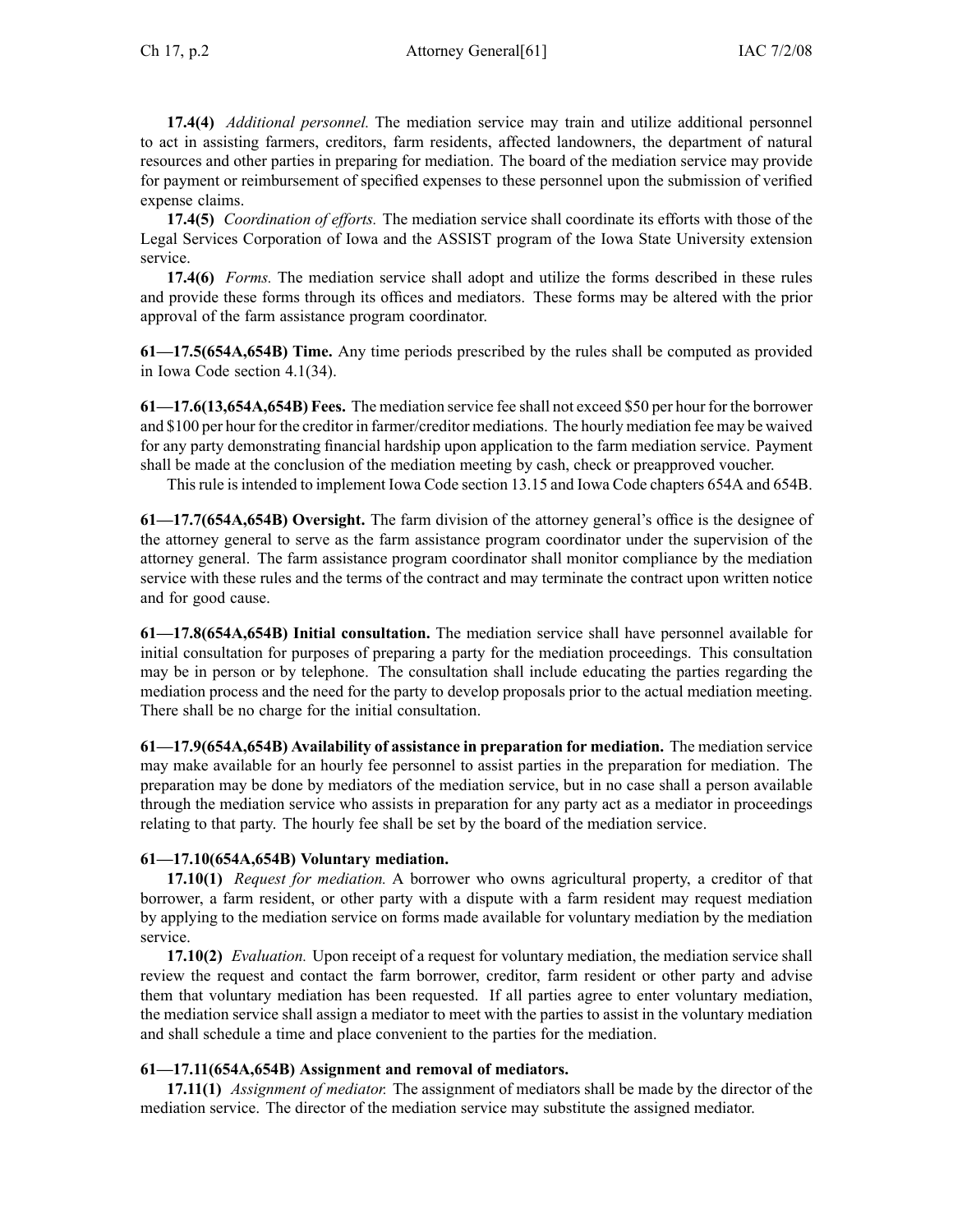**17.11(2)** *Removal upon request.* During the mediation period, upon the written reques<sup>t</sup> of any party or all parties participating in mediation, removal of the mediator may be requested of the mediation service. This reques<sup>t</sup> must be filed in writing with the mediation service and, as soon as practicable, the director shall review the request. At the discretion of the director, <sup>a</sup> new mediator may be assigned to participate in the mediation.

**17.11(3)** *Effect of removal.* In the event of the removal of <sup>a</sup> mediator, the mediation service shall comply with the 42-day time period required by statute unless there is written agreemen<sup>t</sup> by the parties extending the time period.

**17.11(4)** *Self-removal.* Mediators may remove themselves from the mediation proceeding.

### **61—17.12(654A,654B) Appeal procedures.**

**17.12(1)** *Notice of denial of mediation release.* If the mediator determines that <sup>a</sup> mediation release should not be issued because the creditor, party seeking to initiate <sup>a</sup> civil proceeding against <sup>a</sup> farm resident or the DNR has not participated in <sup>a</sup> mediation meeting, the mediator shall within seven days of the mediation meeting give notice by certified mail or in person that <sup>a</sup> mediation release will not be issued. The notice shall inform the party seeking the mediation release that it has seven days from the date the notice is received to appeal the mediator's decision to the director of the mediation service. The notice shall also inform the party as to the reasons for the denial of the release and that another mediation meeting may be requested. A copy of the notice of denial of mediation release shall be filed with the director and mailed to the farm borrower, farm resident or affected landowner. In addition, the mediator shall prepare <sup>a</sup> repor<sup>t</sup> detailing the reasons for denial of the release and file the repor<sup>t</sup> with the director. Copies of the repor<sup>t</sup> shall be served on all parties to the mediation meeting in the manner and within the time provided for service of the notice of denial of mediation release.

**17.12(2)** *Appeal of denial of the mediation release.* The party seeking the mediation release may appeal the denial of the mediation release to the director of the mediation service within seven days of receipt of the notice stating that the release will not be issued. The appeal should be in writing and include: <sup>a</sup> listing of the parties who attended the mediation meeting, <sup>a</sup> summary of the reasons why denial of the mediation release should be reversed by the director and <sup>a</sup> certificate or affidavit of mailing indicating that it was mailed within seven days of receipt of the notice of denial of the mediation release. The appeal should be addressed to: Iowa Mediation Service, Inc., 315 East Fifth Street, Suite 4, Des Moines, Iowa 50309.

**17.12(3)** *Notice of hearing.* Within 15 days of receipt of the appeal the director or designee of the mediation service shall schedule <sup>a</sup> hearing on the appeal. The hearing shall be scheduled no later than 30 days of the receipt of the notice of appeal. Written notice of the hearing shall be delivered by the mediation service by certified mail to all parties or attorneys attending the mediation meeting. The notice shall specify the time, location, date and nature of the hearing.

**17.12(4)** *Continuances.* The director may upon application of <sup>a</sup> party to the appeal hearing continue the hearing to <sup>a</sup> date certain. A continuance may be granted for any cause not resulting from the fault or neglect of the applicant. Notice of the rescheduled hearing shall be served in the same manner as the notice of hearing.

**17.12(5)** *Failure to appear.* If <sup>a</sup> party who has received notice of the appeal hearing fails to appear, the director may proceed with the hearing and render <sup>a</sup> decision.

**17.12(6)** *Conduct of the hearing.* Appeal hearingsshall be heard by the director. The hearing shall be recorded either by mechanical or electrical means, or by <sup>a</sup> certified shorthand reporter. The proceedings or any par<sup>t</sup> thereof shall be transcribed at the reques<sup>t</sup> of any party with the expense of the transcription charged to the requesting party. Hearings before the director shall follow the order established by these rules, subject to modification at the discretion of the director:

*a.* The director shall read the notice of appeal.

*b.* The party seeking the mediation release may presen<sup>t</sup> evidence as to why the mediation release should have been issued including any evidence which may rebut the mediator's report.

*c.* Any other party of the mediation meeting may presen<sup>t</sup> any evidence regarding the denial of the issuance of the mediation release.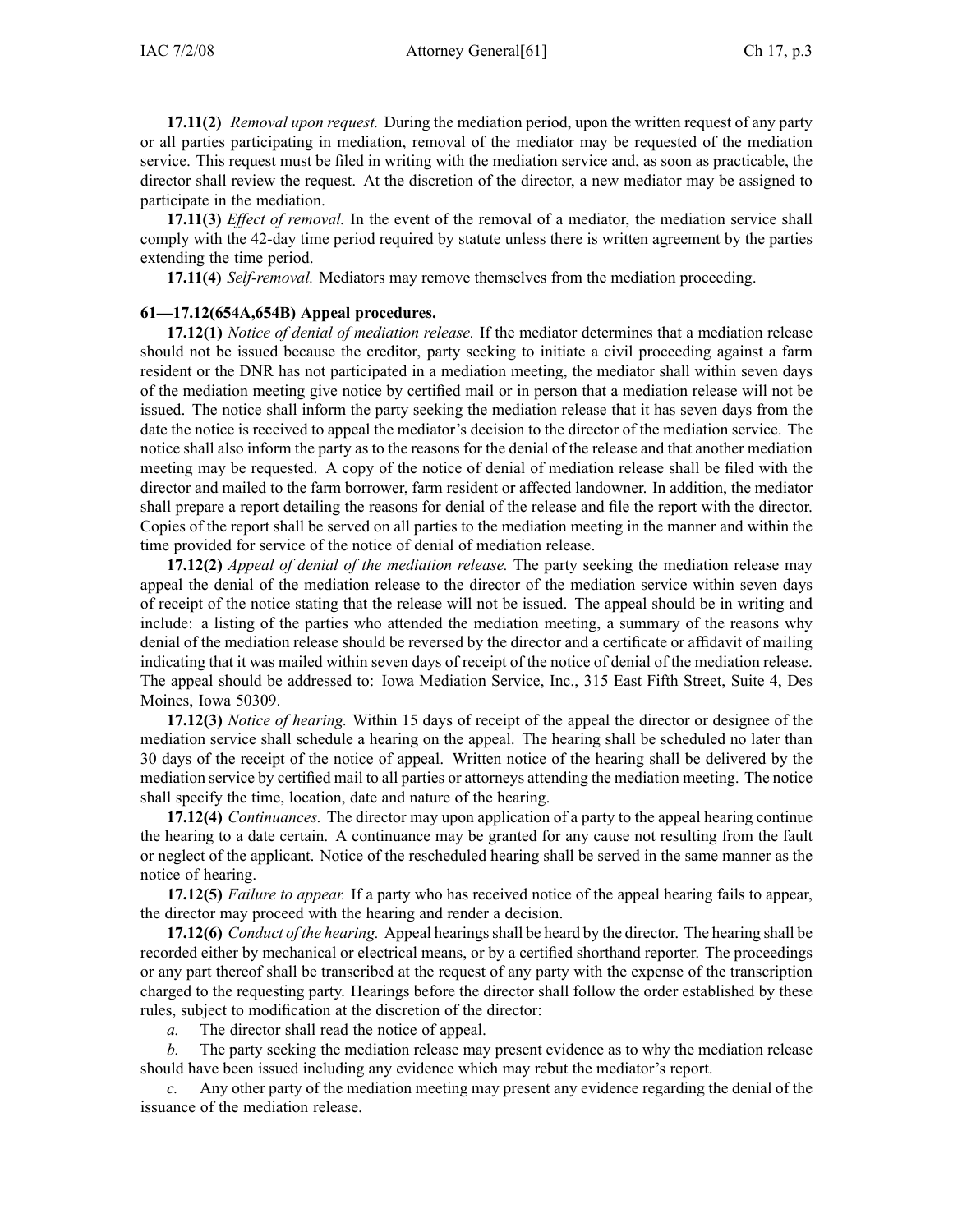**17.12(7)** *Burden of proof.* The burden of proof rests upon the party seeking the mediation release to prove by clear and convincing evidence that the denial of the issuance of the mediation release was an abuse of discretion. In reviewing the mediator's decision, the director shall consider the mediator's report, the evidence introduced at the appeal hearing, and any written briefs filed by the parties.

**17.12(8)** *Rules of evidence.* Unless noted otherwise, Iowa Code section 17A.14 shall govern the rules of evidence for appeal hearings.

**17.12(9)** *Decision.* The directorshall render <sup>a</sup> decision no later than 30 days after the appeal hearing. The director shall forward <sup>a</sup> copy of the decision by certified mail to all parties to the mediation meeting.

**17.12(10)** *Arrangement to conduct hearing.* The mediation service may make arrangements with the Iowa department of inspections and appeals to conduct an appeal hearing. If the appeal hearing is heard by an administrative law judge, the hearing shall be governed by these rules. When an administrative law judge hears the appeal, the decision becomes the final decision of the director for purposes of judicial review unless there is an appeal to the director within seven days of the date of the decision. On appeal from the decision of the administrative law judge, the director has all the power which the director would initially have had in making the decision; however, the director will consider only the issues presented at the hearing before the administrative law judge.

**17.12(11)** *Prohibition against mediator testimony.* The mediator who denied issuance of the mediation release shall not testify at the appeal hearing.

**61—17.13(654A,654B) Rules of conduct.** The mediation service shall establish, subject to the approval of the coordinator, general rules of conduct to govern the proceedings at mediation meetings which shall, in part, define the process and goals of mediation. The guidelines shall be available at cost from the mediation service. The rules of conduct are incorporated by reference into these rules. The mediators shall distribute these rules to all parties in attendance at the mediation meeting and shall discuss them with the parties orally prior to the commencement of the meeting. The rules of conduct shall also provide guidelines for the conduct of attorneys representing any party at the mediation meeting. The guidelines should inform attorneys of their right to counsel clients regarding their legal rights and the implications of suggested solutions. The guidelines should advise attorneys to avoid using the mediation proceedings as <sup>a</sup> discovery technique, that mediation proceedings are not formal legal proceedings, and that the mediator controls the meeting. A person may be accompanied, represented, and advised during the mediation session by <sup>a</sup> lawyer, legal assistant, law clerk or other representative.

### PART II

### MANDATORY MEDIATION

**61—17.14(654A,654B) Request for mediation.** All parties for whom mediation is mandatory shall file <sup>a</sup> reques<sup>t</sup> for mediation with the Iowa Mediation Service, Inc., at 315 East 5th Street, Suite 4, Des Moines, Iowa 50309. An affected landowner may file <sup>a</sup> reques<sup>t</sup> for mediation at the same address within 60 days of the date of the notice of the designation of protected wetlands.

### **61—17.15(654A,654B) Contents of the request for mediation.**

**17.15(1)** *Farmer/creditor.* The reques<sup>t</sup> for farmer/creditor mediation shall contain the following information: the name of the creditor and <sup>a</sup> person designated as the creditor's representative for service, the address and telephone number of the creditor and the creditor's representative and, where possible, the names and positions of the representatives who plan to attend the mediation proceedings. In addition, it may contain the name and address of the debtor, the telephone number of the debtor, and the location of the collateral real estate or chattel property. If the debtor's property is under the control of <sup>a</sup> third party, the creditor shall list the same information, if available, for the third party.

**17.15(2)** *Contract feeding and nuisance disputes.* The reques<sup>t</sup> for contract feeding and nuisance dispute mediation shall contain the following information: the name and address of the farm resident or other party requesting mediation and the person(s) designated as the representative for service, and the name and position of the person who will attend the mediation proceeding; if the reques<sup>t</sup> for mediation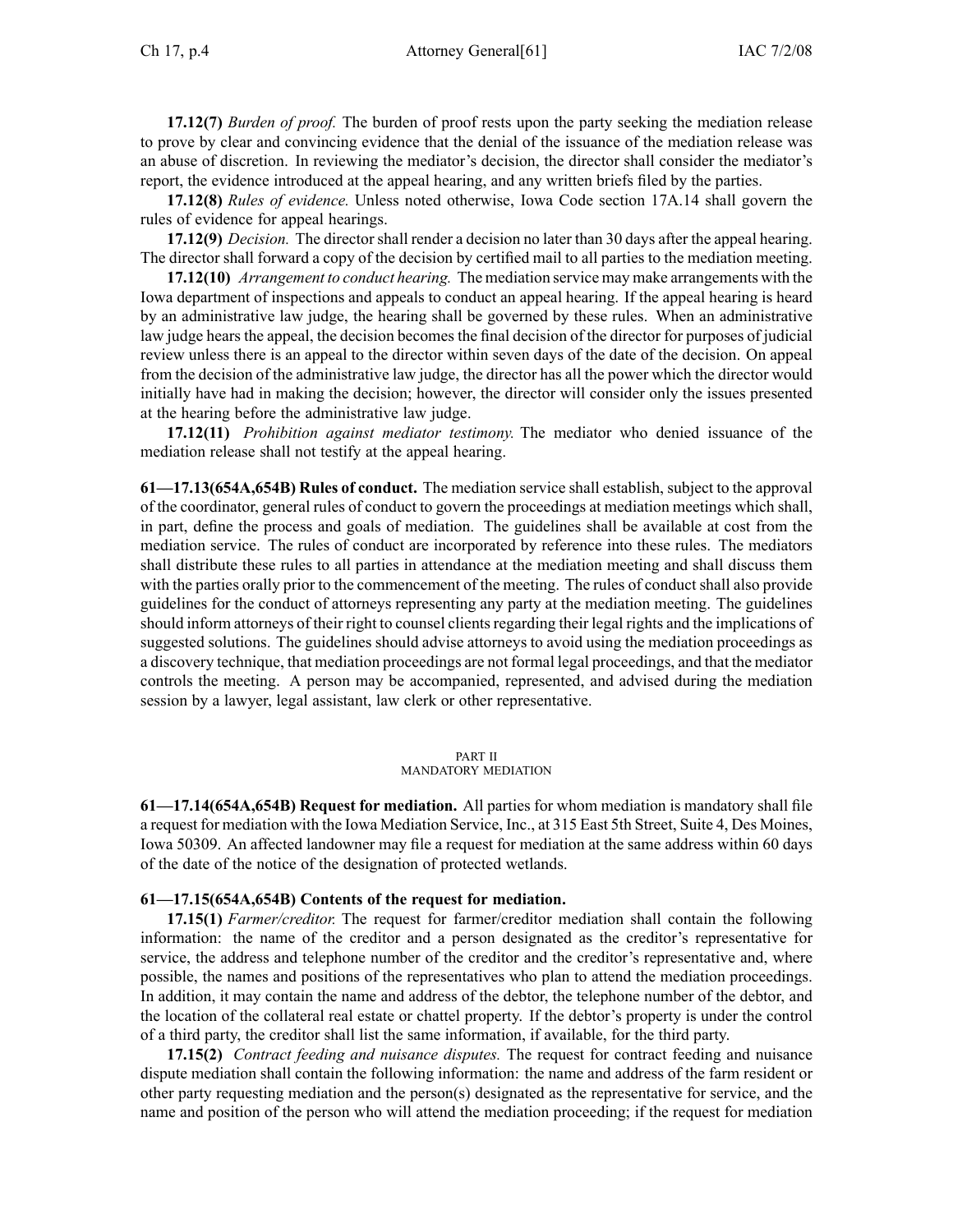concerns <sup>a</sup> contract feeding dispute, <sup>a</sup> copy of the contract, <sup>a</sup> description of the livestock, the name and address of the farm resident caring for the livestock, the name and address of the owner of the livestock if not the party requesting mediation, and <sup>a</sup> summary of the dispute; if the reques<sup>t</sup> for mediation concerns <sup>a</sup> nuisance dispute, the name and address of the person(s) alleged to be creating the nuisance and <sup>a</sup> description of the actions which are alleged to create the nuisance.

**17.15(3)** *Wetlands designation.* The reques<sup>t</sup> for wetland designation mediation shall contain the following information: the name, address and telephone number of the affected landowner and the person(s) designated as the representative for service, the name and position of the person(s) who will attend the mediation proceeding, <sup>a</sup> statement as to whether the affected landowner either challenges in whole or in par<sup>t</sup> the designation of protected wetlands or requests the designation of additional marshes or wetlands as protected wetlands, and <sup>a</sup> copy of the DNR's notice of preliminary wetlands designation.

**61—17.16(654A,654B) Failure to furnish complete information.** Failure to provide <sup>a</sup> complete reques<sup>t</sup> for mediation may cause the initiation of the mandatory mediation time period to be delayed until complete information is furnished. If the director determines that the mediation time period shall be delayed, the director shall immediately notify the party failing to furnish complete information, specifying what information is necessary to make the reques<sup>t</sup> for mediation complete. Failure to complete the reques<sup>t</sup> for mediation within 21 days may result, at the director's discretion, in the termination of the mediation proceeding. A new reques<sup>t</sup> for mediation may then be initiated.

**61—17.17(654A,654B) Bankruptcy.** If the director learns that the creditor is barred from taking action against the farm borrower by the automatic stay provision of 11 U.S.C. Section 362, the director shall terminate the mediation proceeding, subject to reopening without filing <sup>a</sup> new reques<sup>t</sup> for mediation, in the event the automatic stay is lifted. The 42-day mediation period shall commence from the date the director receives notice that the stay has been lifted. The proceedings shall otherwise follow the time periods and rules applicable to mediation proceedings.

## **61—17.18(654A,654B) Notice of mediation request.**

**17.18(1)** *Farmer/creditor.* Upon receipt of the mediation request, the mediation service shall, within three working days, send by regular mail notice to the borrower of the creditor's reques<sup>t</sup> for mediation. The notice of the reques<sup>t</sup> for mediation shall include the name of the creditor requesting mediation, describe the mediation process in brief, explain the availability of legal services and the ASSIST program, and set forth the procedure for the farm borrower to follow in mediation. The notice shall require the farm borrower to file <sup>a</sup> list of creditors and their addresses with the mediation service within ten days of the receipt of the notice. This list shall include all secured creditors and any unsecured creditors to whom the farm borrower owes \$2,000 or more. The notice shall further require the farm borrower, where possible, to include the names of persons who will attend the mediation meeting with the farm borrower, including legal counsel and family members.

**17.18(2)** *Contract feeding and nuisance disputes.* Upon receipt of the contract feeding or nuisance mediation request, the mediation service has three working days in which to send by regular mail notice to the farm resident or other party of the mediation request. The notice of the reques<sup>t</sup> for mediation shall indicate the name of the person requesting mediation, describe the mediation process in brief, explain the possible availability of legal services, and set forth the procedure for the parties to follow in mediation. The notice shall require the farm resident or other party to file the names of persons who will attend the mediation meeting, including legal counsel or family members, within ten days of receipt of this notice.

**17.18(3)** *Wetlands designation.* Upon receipt of the mediation request, the mediation service has three working days in which to send by regular mail notice to the DNR of the mediation request. The notice of the reques<sup>t</sup> for mediation shall indicate the name of the affected landowner and set forth the procedure for the parties to follow in mediation and indicate whether the landowner challenges the designation of protected wetlands or requests the designation of additional marshes or wetlands as protected wetlands. Within ten days of receipt of the notice of mediation request, the DNR shall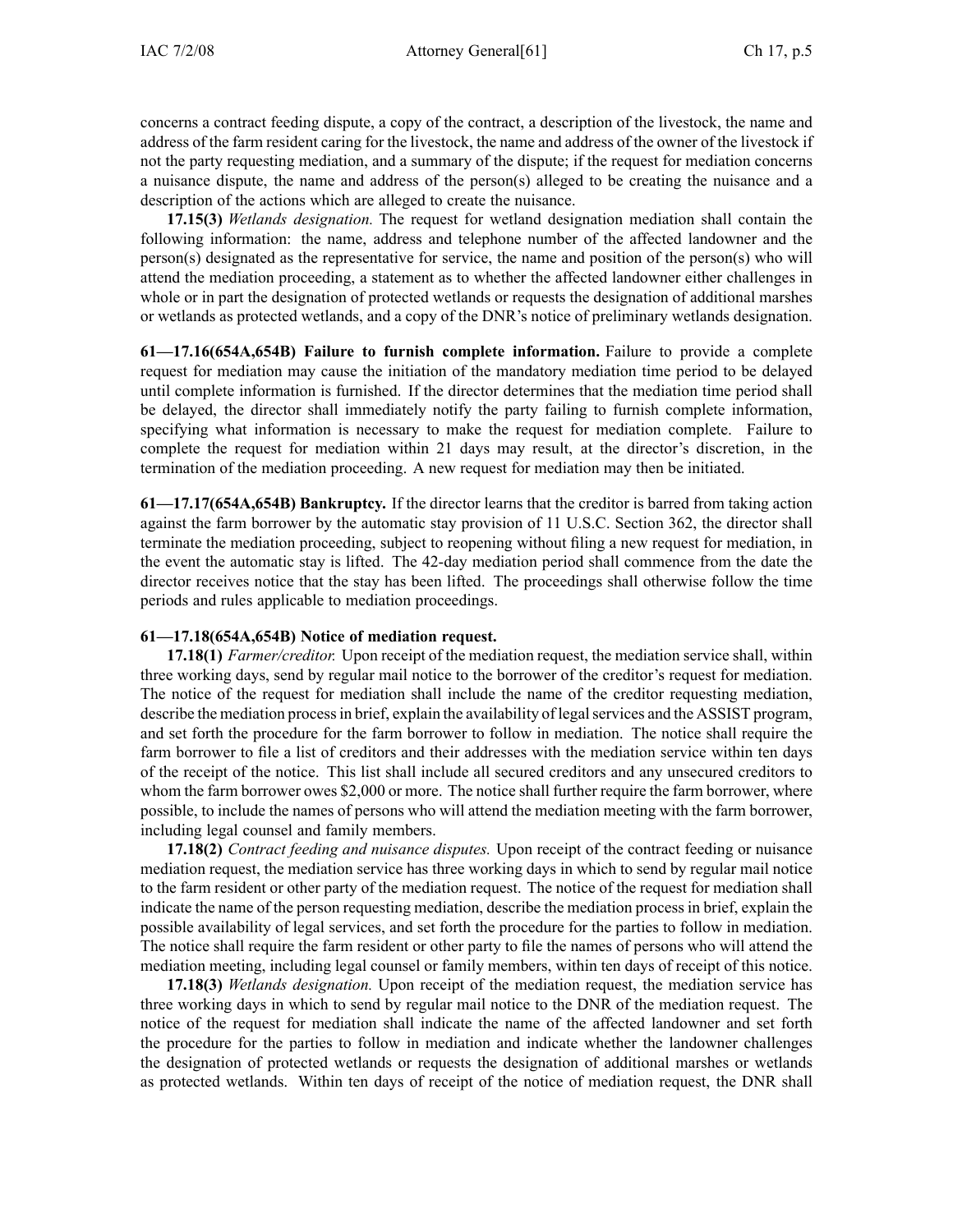designate to the mediation service the name(s) of the person(s) who, with authority to negotiate agreements, will appear at the mediation meeting on its behalf.

**61—17.19(654A,654B) Failure to respond.** If the farm borrower, farm resident or other party fails to respond to the notice of the reques<sup>t</sup> for mediation within ten days of receipt of the notice, the mediation service shall, if possible, contact the farm borrower, farm resident or other party by telephone or by registered or certified mail, to advise of the reques<sup>t</sup> for mediation.

**61—17.20(654A,654B) Automatic waiver.** Any farm borrower, farm resident or other party who fails to respond to the reques<sup>t</sup> for mediation within 21 days of the receipt of the reques<sup>t</sup> for mediation shall be deemed to have waived mediation.

**61—17.21(654A,654B) Notice of automatic waiver.** In the event of an automatic waiver, the mediation service shall notify, by regular mail, the creditor, farm resident or other party who made the reques<sup>t</sup> for mediation that there has been an automatic waiver. The mediation service shall issue <sup>a</sup> release to the initiating creditor, farm resident or other party requesting mediation stating that the creditor may proceed against the agricultural property or that <sup>a</sup> civil proceeding may be initiated to resolve the dispute. The notice of waiver and release shall be mailed within 21 days of the automatic waiver. A copy of the notice of waiver and release shall also be sent to the party who failed to respond.

**61—17.22(654A,654B) Availability of legal services and ASSIST program of Iowa State University extension service.** The mediation service shall, at the time notice is given of the reques<sup>t</sup> for mediation, advise farm borrowers, farm residents, and affected landowners of the possible availability of legal services to qualifying persons under Iowa Code section 13.23. The notice shall include the WATS telephone number of the Legal Services Corporation of Iowa with whom the farm assistance program coordinator has contracted to provide legal services to farmers. The farm borrower, farm resident or affected landowner shall be responsible for obtaining information and assistance from Legal Services Corporation of Iowa. The mediation service shall also, at the time notice is given of the reques<sup>t</sup> for mediation, advise farm borrowers of the availability of financial preparation services to farm borrowers through the ASSIST program offered by the Iowa State University extension service. The notice shall include the location of the nearest county extension office and <sup>a</sup> description of the services offered. The farm borrower shall be responsible for obtaining information and assistance from the ASSIST program.

**61—17.23(654A,654B) Extension of time.** In the event that legal services or financial preparations cannot be provided on <sup>a</sup> timely basis, the farm borrower or the Legal Services Corporation on behalf of the farm borrower, farm resident or affected landowner or the ASSIST program on the farm borrower's behalf, may file <sup>a</sup> written reques<sup>t</sup> for an extension of time in which to obtain these services. Upon receipt of this written request, the mediation service shall notify the creditor, other party or the DNR that the written reques<sup>t</sup> has been filed and shall consult with the creditor, other party or the DNR and with the provider of the legal or financial services to determine if an extension is justified. The extension may be granted by agreemen<sup>t</sup> of the parties or at the discretion of the director of the mediation service for good cause.

**61—17.24(654A,654B) Notice of initial mediation meeting.** Within 21 days after receiving the reques<sup>t</sup> for mediation, the mediation service shall send a mediation meeting notice to the creditor, farm borrower, all other creditors listed by the farm borrower, the farm resident, other party, affected landowner and the DNR as applicable. The notice of the initial mediation meeting shall state the time and location of the meeting, and the name of the mediator assigned to the mediation proceeding. The notice of initial mediation meeting shall also state that parties or any representatives must have authority to negotiate an agreemen<sup>t</sup> within the mediation proceedings.

**61—17.25(654A,654B) Expedited procedure.** Any party may, by filing <sup>a</sup> written reques<sup>t</sup> with the director, reques<sup>t</sup> that the time frames for mediation be expedited. The written reques<sup>t</sup> shall be served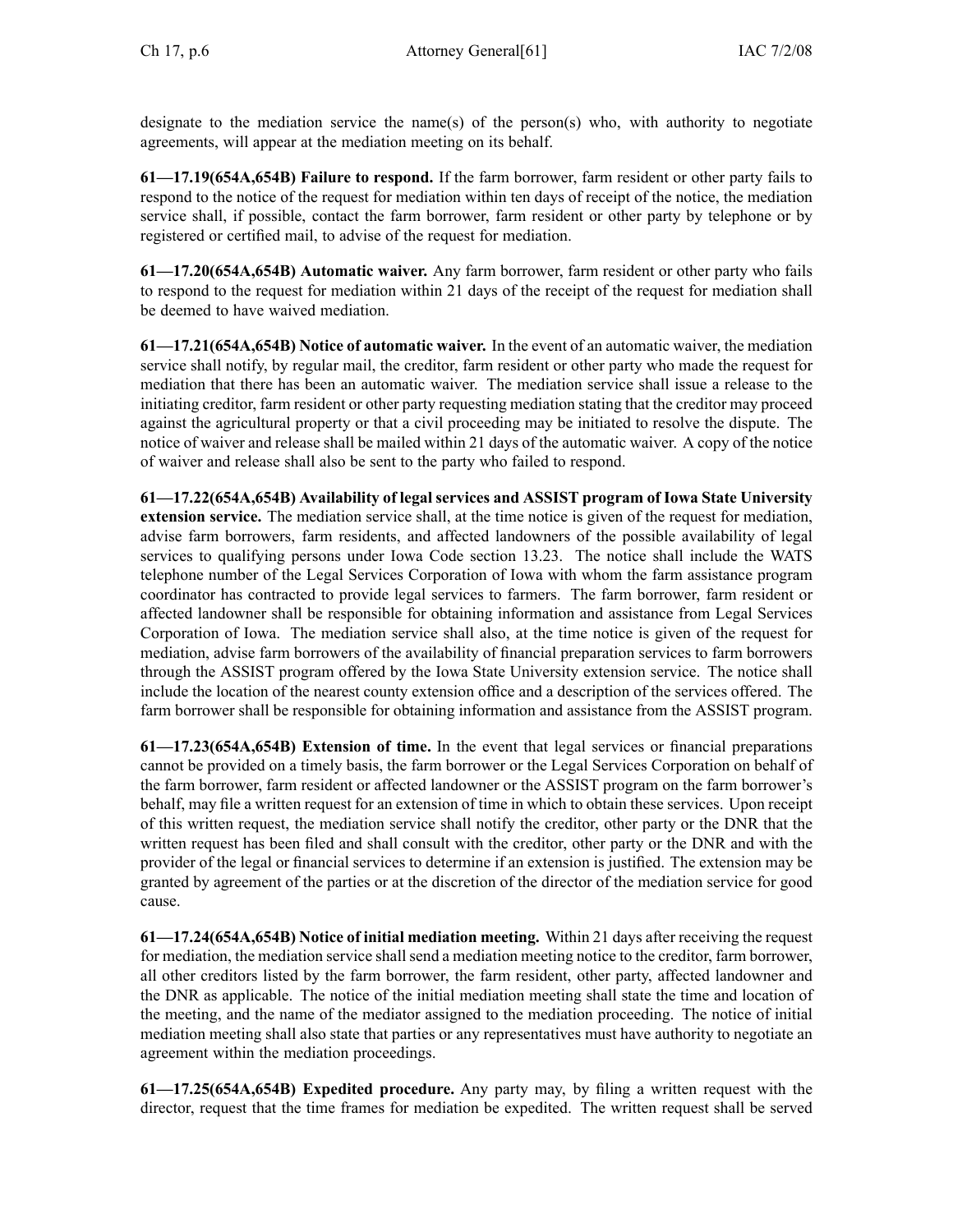on all other parties to the mediation by certified mail. Upon receipt of the written request, the director shall notify all other parties to the mediation meeting of the reques<sup>t</sup> and provide an opportunity for response. The opportunity to respond is limited to three days and the director shall evaluate all materials submitted concerning the reques<sup>t</sup> and decide whether the proceedings should be expedited within three days of the response. The burden to show irreparable harm unless the proceedings are expedited rests with the party requesting that the proceedings be expedited. If all parties agree, or if upon review of the written reques<sup>t</sup> and other information the director finds that the party filing the written reques<sup>t</sup> will suffer irreparable harm unless mediation is expedited, the director shall expedite the time frames for mediation. The director shall serve by certified mail <sup>a</sup> notification of the expedited mediation schedule within 48 hours of that decision.

**61—17.26(654A,654B) Initial mediation meeting.** The initial mediation meeting must be held within 21 days of the issuance of the notice of the initial mediation meeting. The initial mediation meeting may be held beyond the 21-day period only with the consent of all the parties to the mediation.

# **61—17.27(654A,654B) Cancellation.**

**17.27(1)** *Farmer/creditor.* After the commencement of the mediation proceedings, the mediation service may cancel the proceedings upon any of the following grounds:

*a.* The receipt of notice from the creditor requesting mediation that the default has been cured;

*b.* The receipt of notice that an agreemen<sup>t</sup> has been reached between the creditor requesting mediation and the farm borrower;

*c.* The farm borrower has waived mediation;

*d.* The creditor requesting mediation withdraws the reques<sup>t</sup> for mediation.

**17.27(2)** *Contract feeding and nuisance disputes.* The mediation service may cancel the proceedings upon any of the following grounds:

*a.* The receipt of notice from either the farm resident or other party requesting mediation that the dispute has been resolved;

*b.* The farm resident has waived mediation;

*c.* The farm resident or other party requesting mediation withdraws the reques<sup>t</sup> for mediation.

**17.27(3)** *Wetlands designation.* The mediation service may cancel the proceedings upon either of the following grounds:

*a.* The receipt of notice from the affected landowner that the reques<sup>t</sup> for mediation is withdrawn;

*b.* The receipt of notice from either the affected landowner or the DNR that the parties have reached an agreemen<sup>t</sup> concerning the designation of protected wetlands.

**61—17.28(654A,654B) Procedure for mediation meeting.** At the initial mediation meeting and any subsequent meetings, the mediator shall perform the following duties:

- 1. Listen to all parties;
- 2. Mediate between all parties;
- 3. Encourage compromise and workable solutions;

4. Advise, counsel and assist the parties in attempting to arrive at an agreemen<sup>t</sup> for the future conduct of relations among them;

5. Clarify the names of all participating parties present, and facilitate agreemen<sup>t</sup> on the attendance of any assisting persons at the mediation meeting, as well as the extent to which these persons may participate in the proceedings;

6. Ensure that the parties understand that the mediator does not legally represen<sup>t</sup> any of the parties and is neutral in the proceedings;

7. Help the parties review any proposed solution to determine if it can be effectively implemented and to help the parties understand the consequences of the proposed solution;

8. Review the rights and obligations of the participants in the mediation process including, but not limited to, the following: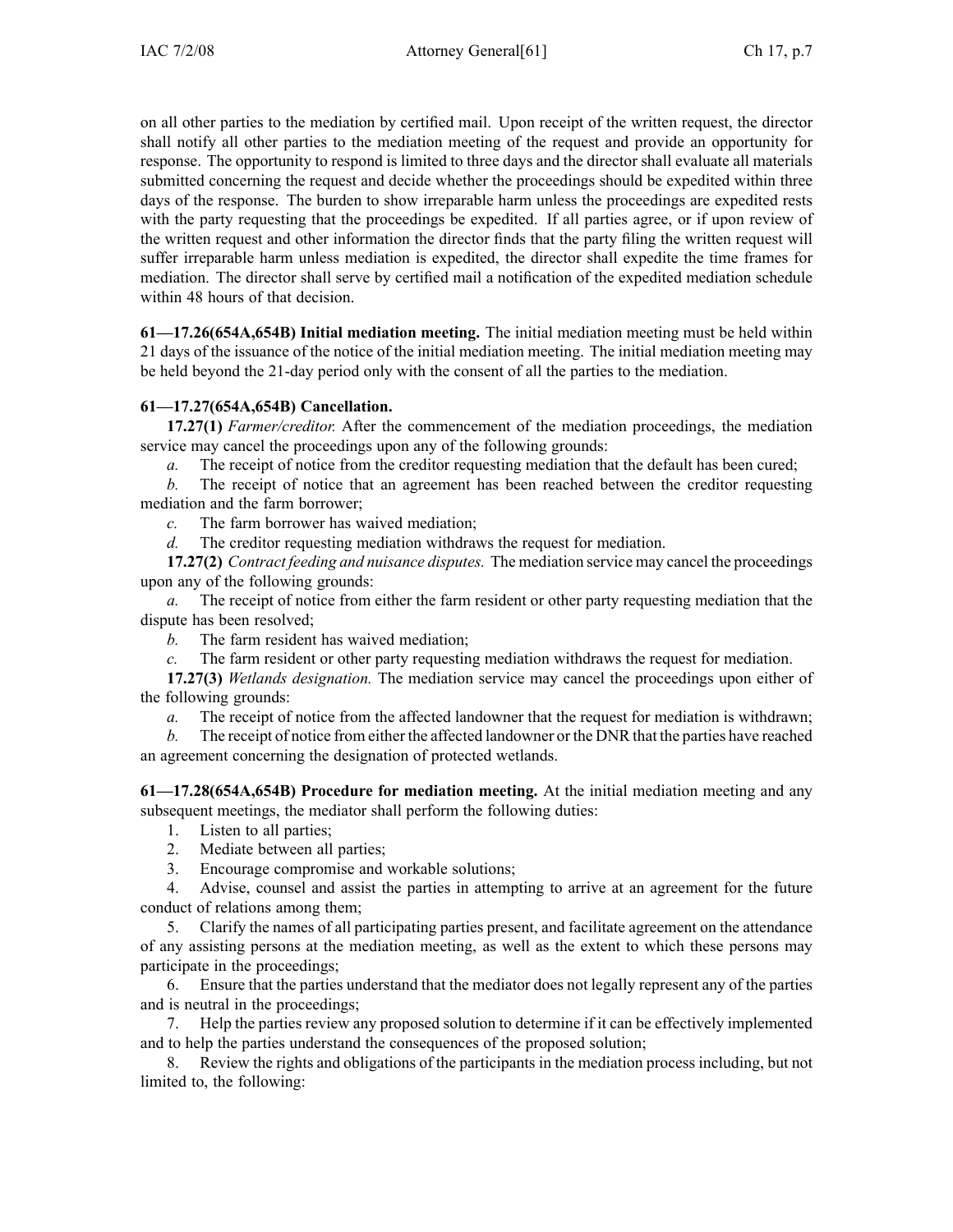$\bullet$  Encourage disclosure of financial data including assets, obligations, and other pertinent information;

- ●Indicate the duties and rights of the parties to the proceedings;
- ●Promote participation within the mediation proceedings.

# **61—17.29(654A,654B) Mediation period.**

**17.29(1)** *Meetings.* The mediation service or the assigned mediator shall schedule the mediation meetings at <sup>a</sup> neutral and convenient place and at <sup>a</sup> time as convenient as possible for the partiesincluding nights and weekends, if necessary.

**17.29(2)** *Mediation period conclusion.* The mediation period shall be concluded within 42 days after the mediation service has received the mediation request.

**17.29(3)** *Extension.* Upon agreemen<sup>t</sup> of the parties participating in mediation, the mediation period may be extended beyond 42 days. If <sup>a</sup> mediation agreemen<sup>t</sup> is under active consideration at the time the mediation period expires, and the parties so agree, the mediation period shall be extended and no release issued until the time that the mediation agreemen<sup>t</sup> has been approved or rejected.

**61—17.30(654A,654B) Tentative agreement.** If <sup>a</sup> tentative agreemen<sup>t</sup> is reached among the parties during the mediation meeting, the mediator shall draft <sup>a</sup> written statement summarizing what the parties have agreed to perform. Before the completion of the meeting the mediator and the parties shall review the specific terms of the written statement. The mediator shall utilize the assistance of the parties or their representatives as appropriate.

**61—17.31(654A,654B) Review of tentative agreement.** The mediator shall encourage each party to review the tentative agreemen<sup>t</sup> to be certain that it reflects their understanding of the agreemen<sup>t</sup> reached in the mediation session. The mediator may assist the parties in evaluating the potential implementation of the agreement. The mediator shall also encourage each party to have the tentative agreemen<sup>t</sup> reviewed by legal counsel and <sup>a</sup> tax adviser to review the legal and tax consequences of the tentative agreement. The tentative agreemen<sup>t</sup> may be reviewed during the session or during <sup>a</sup> specific time period agreed to by the parties. If after review, one or more of the parties rejects the tentative agreemen<sup>t</sup> in whole or in part, the mediator shall attempt to resolve the differences. The mediator may call the parties together for additional mediation meetings to resolve any outstanding differences on the elements and terms of the tentative agreement. Any new tentative agreemen<sup>t</sup> shall be signed by the parties and the mediator and sent to the mediation service. Copies shall be sent to all parties by the mediator.

**61—17.32(654A,654B) Mediation agreement.** After the tentative agreemen<sup>t</sup> has been reviewed and approved, the mediator shall formalize the mediation agreemen<sup>t</sup> by affixing the mediator's signature and obtaining the parties' signatures to the Mediation Agreement form. The original mediation agreemen<sup>t</sup> shall be retained by the mediation service and each party shall be given <sup>a</sup> copy.

**61—17.33(654A) Mediation release.** The following constitute <sup>a</sup> mediation release:

1. A mediation agreement;

2. A statement of waiver of mediation executed by the farm borrower, farm resident or affected landowner;

3. A notice to creditors that the farm borrower, farm resident or other party has failed to provide the required information to the mediation service within the prescribed 21 days;

4. A statement executed by the mediator indicating that <sup>a</sup> mediation meeting has been held in which the parties participated with no provision for extension of time, and that no tentative agreemen<sup>t</sup> is under consideration.

**61—17.34(654A,654B) Participation.** The mediator shall issue <sup>a</sup> mediation release unless the creditor, other party or DNR fails to participate in at least one mediation meeting. The mediator shall issue <sup>a</sup> mediation release if the borrower waives or fails to participate in at least one mediation meeting, if the farm resident waives or fails to participate in at least one mediation meeting, or if the affected landowner